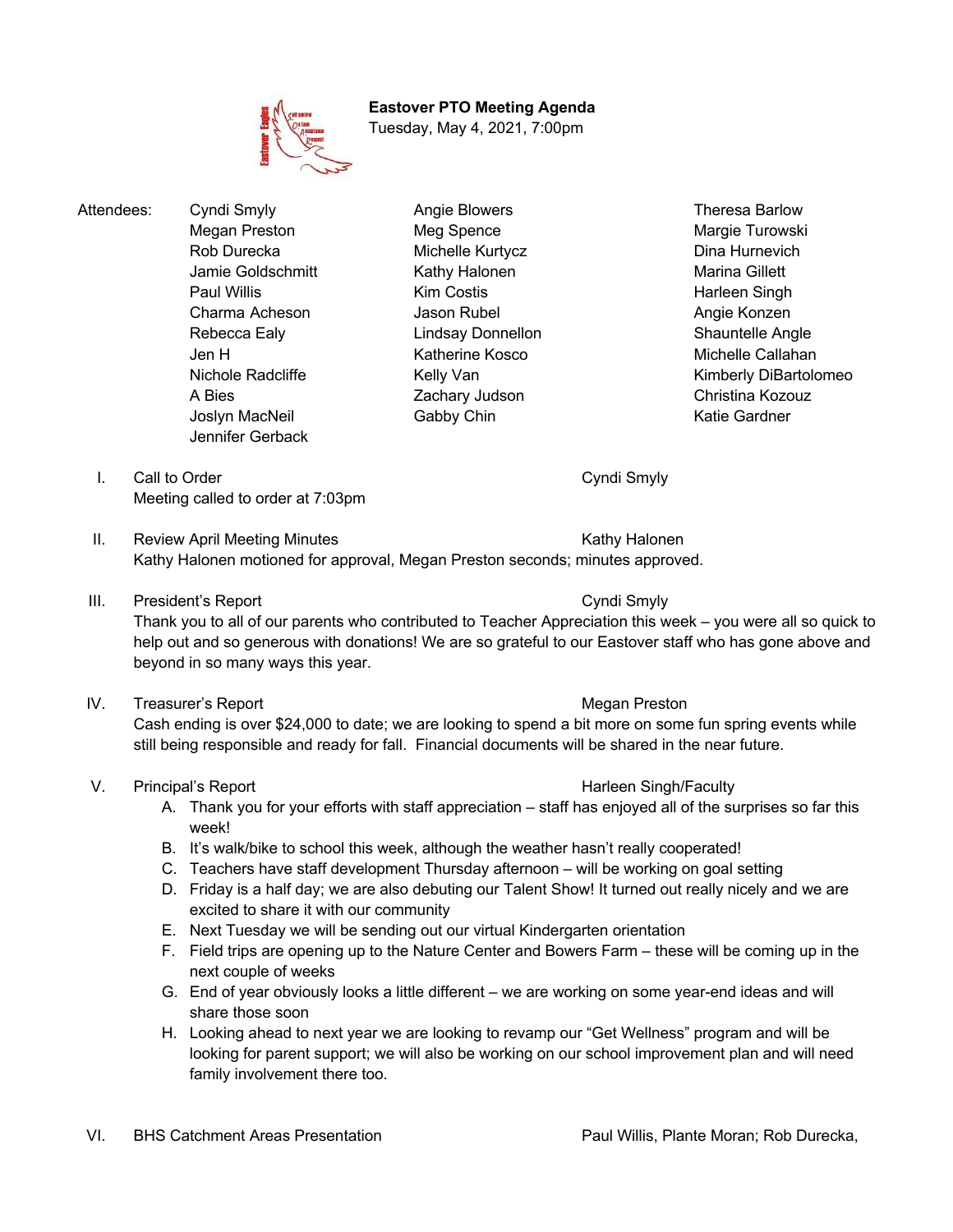Mr. Durecka has served as principal of Andover and also West Hills before retiring at the end of last year. Paul Wills shared a powerpoint presentation on the process.

- A. Additional notes not in PowerPoint:
	- 1. Ideal size for elementary school is to balance enrollment to around 550 students for each K-5 school; catchment areas will be reviewed every 3-5 years; Goal for MS would be to balance enrollment to around 600 students at each school
	- 2. For comparison's sake, in the 1950s, BHS had over 10000 students; today it's around 5500.
	- 3. Mr. Durecka has shared a link with the participants this is a way for you to submit your concerns, which is really important to the district.
- B. Q & A:
	- 1. Q: what do you see as the process going forward from here?

A: We have about 30 people who have volunteered (community members, existing families from across the district) to be part of a focus group on May 10. We will use our guiding principles when we look at options. A recommendation will be made to the board in Fall 2021 for implementation in Fall 2023.

- 2. Q: What trends are we seeing with current home sales in the district? A: Home sales / trends today do not support another several hundred school age students moving into the district in the near future.
- 3. Q: Are there any plans to keep the existing feeder patterns from elementary to middle school?
	- A: Yes, the plan is to keep them the same.
- 4. Q: How do you see the stability (or instability) of reviewing the catchment areas every 3-5 years?

A: The plan isn't to *adjust* the catchment areas every 3-5 years, but to look at other considerations like inter-district school of choice, and whether it's a high or low impact decision/change.

### VII. 3rd-4th Grade Transition to EHMS Jason Rubel, Principal & Kim Costis, PTO President

- A. This incoming group of  $4<sup>th</sup>$  graders will also be the first  $6<sup>th</sup>$  grade class at the new middle school!
- B. Introduction from Mr. Rubel: he has spent 20 years in the district; 10 at Andover, and 10 as principal of East Hills. Introduction from Ms. Konzen: she has spent 23 years in education, 16 of those at East Hills (both teaching and in administration
- C. We are really one community on two different campuses.
- D. Within the month, East Hills will be visiting with the Eastover 3<sup>rd</sup> graders (and also the BV students)
- E. August 25, 2021 will be a special registration day where the kids can get in and explore the building; we are excited to interact more and more with our families.
- F. EH has a separate section of the building that is dedicated to  $4<sup>th</sup>$  and  $5<sup>th</sup>$  grades. This section operates as an elementary setting, with the students spending all day with one classroom teacher. Their teacher also walks them to and from specials. Several of the specials teachers also teach at Eastover and will be familiar to the incoming  $4<sup>th</sup>$  graders.
- G. Their day looks very similar to the elementary day, with a morning recess, and an afternoon classroom recess. Lunch is a little different right now, but getting to eat in the cafeteria is a highlight for students. Another highlight is having their own locker.
- H. EH also tries to build in mentoring opportunities for  $8<sup>th</sup>$  graders to work with  $4<sup>th</sup>$  graders.
- I. In general,  $4/5<sup>th</sup>$  grades at EH is an extension of the elementary experience, but we also spend time building pride in East Hills.
- J. Mr. Southward will be the counselor for the incoming 4<sup>th</sup> graders, and he will be their counselor the whole time they are at EH.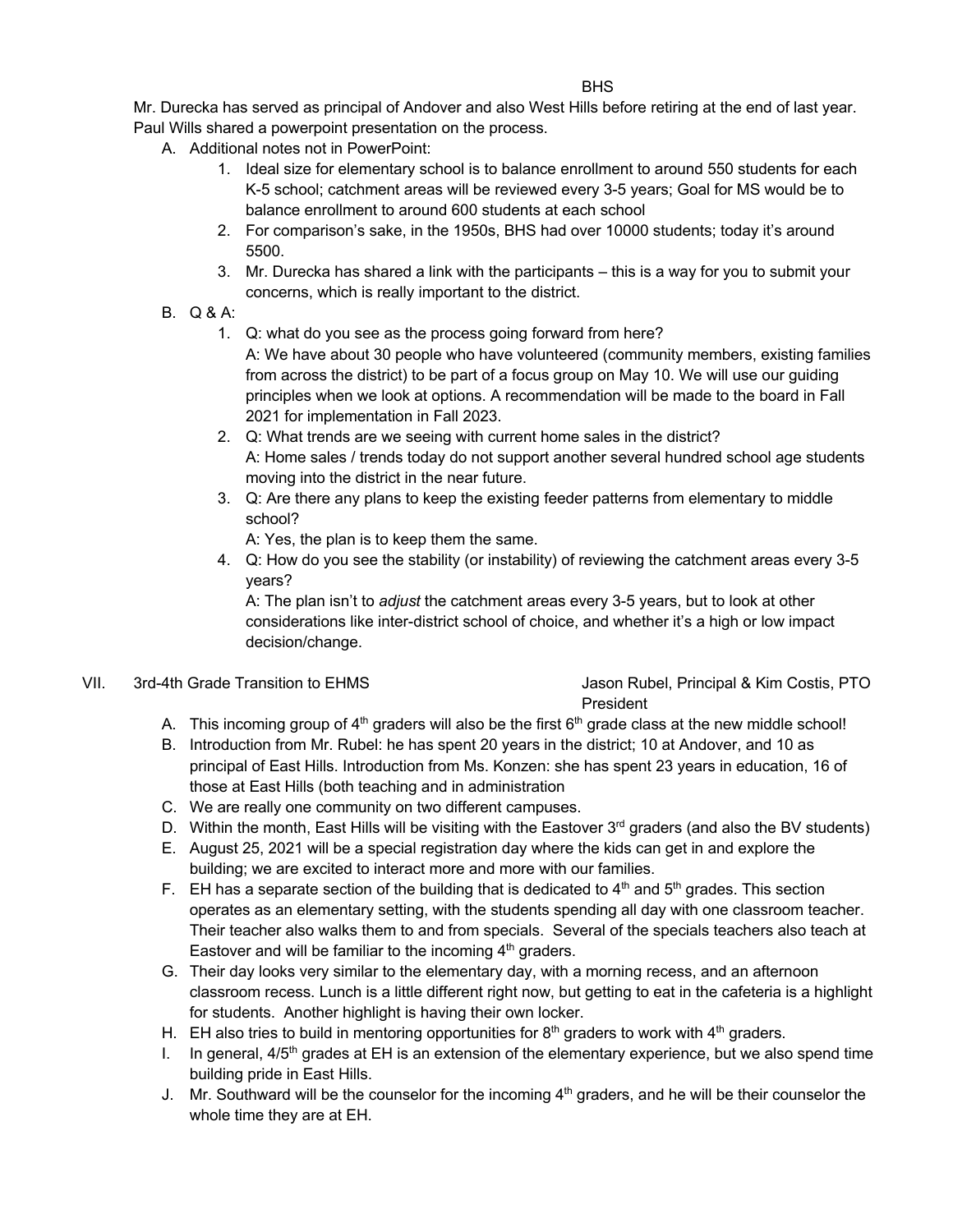- K. Kim Costis (East Hills PTO President) spoke briefly. In terms of the PTO, EH tries to align with Eastover in coordinating events (ex – Staff appreciation week, movie nights, pancake dash); communication comes weekly from Mr. Rubel, and also the East Hills PTO Facebook page.
- L. Q & A period:

 $Q: IS$  it likely that the incoming  $4<sup>th</sup>$  graders won't be able to be in the building before starting school in the fall?

A: We are anticipating that on August 25 the building will be completely open for students to come in and walk around, check out their lockers and walk around the building (provided COVID numbers support this); Move-up day looks to be virtual this year. In addition, the first day of school is a half day, which is really spent getting to know the building, including the lunch room. The PTO will make sure that information about these events is communicated to families as decisions are made. Q: What is the role of Mr. Southward as counselor for the  $4<sup>th</sup>$  graders?

A: It's not very common to have a counselor in elementary school; at EH, counselors try to get to know students one-on-one, and are available to support classroom teachers and students. They also make sure students are getting the right support in the classroom, and help make sure the student feels valued and known.

### VIII. New Business **Cyndi Smyly/PTO Board**

A. Eastover PTO Board Nominations/Elections (to begin at the end of this school year)

- 1. Megan Preston: incoming co-President (2-year term) Cyndi motions; approved
- 2. Katie Gardner: co-Treasurer (1 year term) Cyndi motions, Meg seconds; approved
- 3. Charma Acheson: Recording Secretary (2-year term) Cyndi motions, Kathy seconds; approved
- 4. Margie Turowski: Corresponding Secretary (2-year term) Cyndi motions, Megan seconds; approved
- 5. We are still looking for an incoming Treasurer (2-year term); if anyone is interested, please let Cyndi know.
- B. Teacher Appreciation Week Update: "In every season, YEAR the best staff!" is the theme. So far we've had Fall and Winter; Spring is set up for tomorrow, and Summer will be on Thursday. One more surprise will be provided on Friday (which is also a half day).
- C. Penny Wars/Penny Parties: We started this a few years ago, and it was so much fun! We tabled this last year (for obvious reasons) but wanted to bring it back up again this year. One idea we have is to use the money that is brought in to fund class parties at the end of the year (or popsicles… something fun for students). We are considering holding this the last week of May. We need to brainstorm ways to make this Covid-conscious (limiting touchpoints, etc.). If you're interested in helping out with this, please reach out to Cyndi. We need to think of a fun ultimate prize (tape Mrs. Singh to the wall, something with Mr. Watson perhaps).
- D. Eastover Barn Bash: We are not having an extravaganza this year. We have signed up to host a Barn day at the farm on June 19. We can provide some extra programming (arts and crafts; ice cream truck) from 10-4 that day. If you're interested in helping with the planning of this day, please let Cyndi know.

# IX. Committee Updates Chairs Cyndi Smyly/Committee Chairs

- A. Yearbook (Michelle Callahan): The yearbook is coming along, but it's challenging getting the virtual students' pictures. We've sold 83 yearbooks so far (our goal is 150). May 15 is the deadline to get everyone's photo – so please spread the word!
- B. Talent & Art Show: The students will watch the premier of the talent show Friday during school, and then the link will be shared with our community that evening. A big "thank you" to Michele & Sarah Linn and Jenn Friedman for organizing this project!
- C. Playground Update (Embankment Slide Removal/Refund): The whole thing is coming out. We will receive a refund check in the amount of \$4,000, which will go back in our playground fund. We don't have a date for when the slide will be removed. Kathy Halonen will keep us updated.